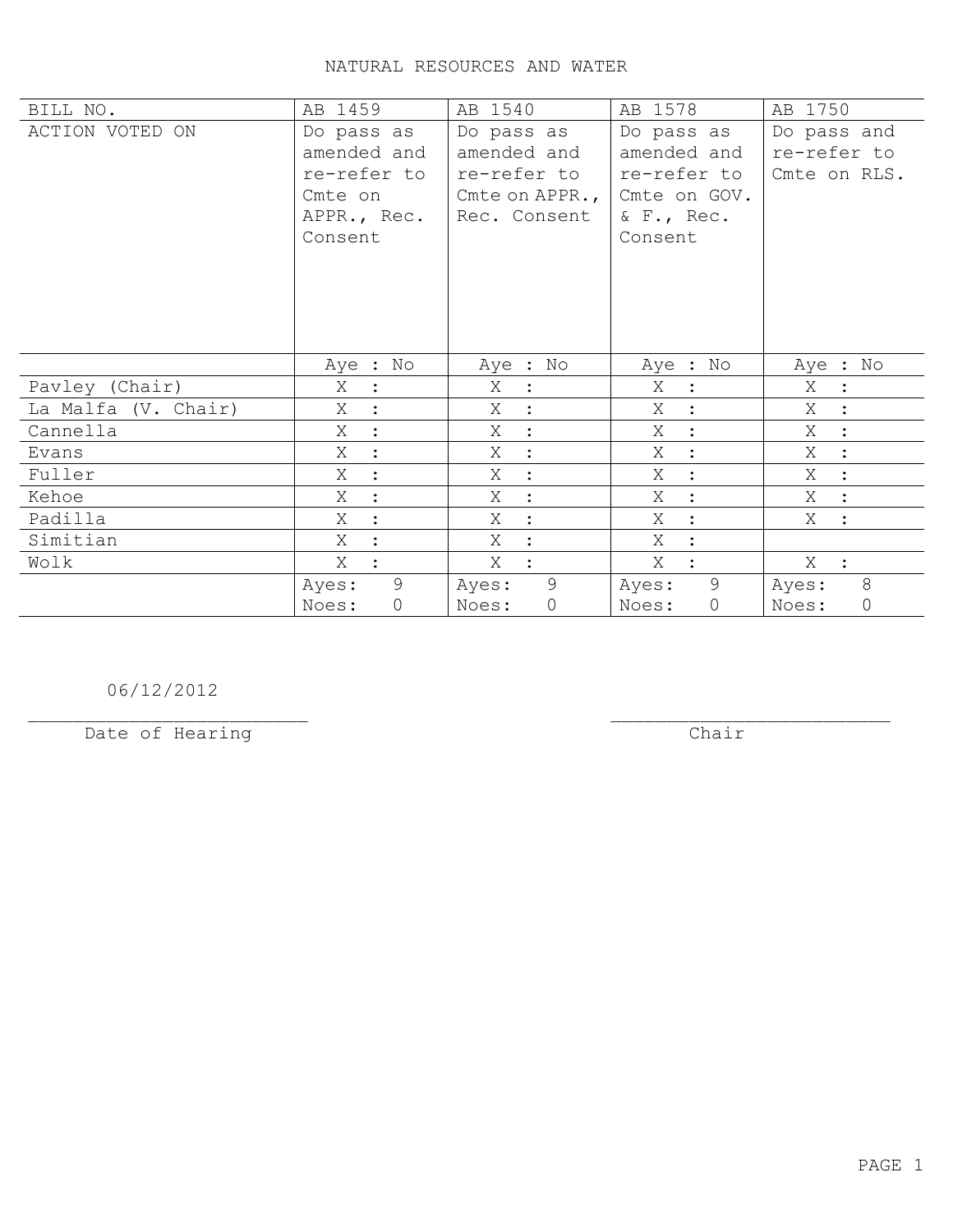| BILL NO.            | AB 1784             | AB 1786                 | AB 1847             | AB 1886                             |
|---------------------|---------------------|-------------------------|---------------------|-------------------------------------|
| ACTION VOTED ON     | Do pass and         | Do pass as              | Do pass and         | Do pass as                          |
|                     | re-refer to         | amended and             | re-refer to         | amended and                         |
|                     | Cmte on             | re-refer to             | Cmte on             | re-refer to                         |
|                     | APPR., Rec.         | Cmte on APPR.,          | APPR., Rec.         | Cmte on APPR.                       |
|                     | Consent             | Rec. Consent            | Consent             |                                     |
|                     |                     |                         |                     |                                     |
|                     |                     |                         |                     |                                     |
|                     |                     |                         |                     |                                     |
|                     |                     |                         |                     |                                     |
|                     |                     |                         |                     |                                     |
|                     | Aye : No            | Aye : No                | Aye : No            | Aye : No                            |
| Pavley (Chair)      | Χ<br>$\mathbb{R}^2$ | X :                     | Χ<br>$\ddot{\cdot}$ | X :                                 |
| La Malfa (V. Chair) | Χ<br>$\ddot{\cdot}$ | X<br>$\cdot$ :          | X<br>$\ddot{\cdot}$ | $X_{-}$<br>$\mathbb{R}^2$           |
| Cannella            | Χ<br>$\ddot{\cdot}$ | Χ<br>$\ddot{\cdot}$     | X<br>$\ddot{\cdot}$ | Χ<br>$\mathbb{R}^2$                 |
| Evans               | X<br>$\mathbb{R}^2$ | Χ<br>$\ddot{\bullet}$   | X<br>$\ddot{\cdot}$ | Χ<br>$\langle \cdot, \cdot \rangle$ |
| Fuller              | X<br>$\ddot{\cdot}$ | Χ<br>$\ddot{\cdot}$     | Χ<br>$\ddot{\cdot}$ | Χ<br>$\mathbb{R}^2$                 |
| Kehoe               | Χ<br>$\cdot$        | X<br>$\ddot{\cdot}$     | Χ<br>$\ddot{\cdot}$ | Χ<br>$\ddot{\phantom{0}}$           |
| Padilla             | Χ<br>$\cdot$        | X<br>$\ddot{\cdot}$     | Χ<br>$\cdot$        | X<br>$\cdot$ :                      |
| Simitian            | X<br>$\ddot{\cdot}$ | X<br>$\ddot{\cdot}$     | Χ<br>$\ddot{\cdot}$ | X                                   |
| Wolk                | X                   | X<br>$\ddot{\cdot}$     | X                   | X                                   |
|                     | 9<br>Ayes:          | $\overline{9}$<br>Ayes: | 9<br>Ayes:          | 9<br>Ayes:                          |
|                     | Noes:<br>$\circ$    | $\circ$<br>Noes:        | $\circ$<br>Noes:    | $\overline{0}$<br>Noes:             |

06/12/2012

Date of Hearing

 $\overline{**chair**}$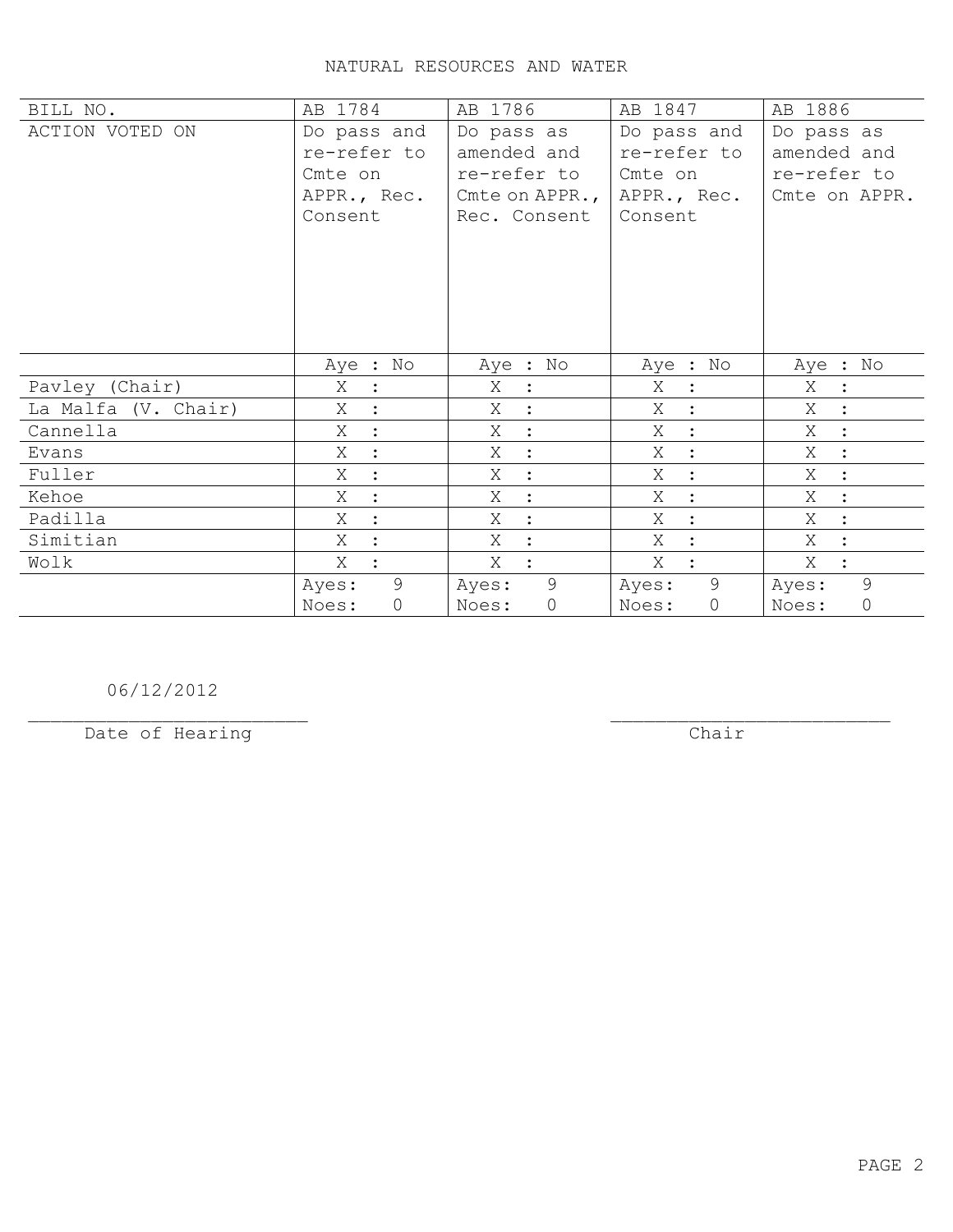| BILL NO.            | AB 1916                   | AB 1973                   | AB 2005                   | AB 2169                   |
|---------------------|---------------------------|---------------------------|---------------------------|---------------------------|
| ACTION VOTED ON     | Do pass and               | Do pass and               | Do pass and               | Do pass and               |
|                     | re-refer to               | re-refer to               | re-refer to               | re-refer to               |
|                     | Cmte on                   | Cmte on APPR., $\vert$    | Cmte on $E. Q.$ ,         | Cmte on APPR.             |
|                     | APPR., Rec.               | Rec. Consent              | Rec. Consent              |                           |
|                     | Consent                   |                           |                           |                           |
|                     |                           |                           |                           |                           |
|                     |                           |                           |                           |                           |
|                     |                           |                           |                           |                           |
|                     |                           |                           |                           |                           |
|                     |                           |                           |                           |                           |
|                     |                           |                           |                           |                           |
|                     | Aye : No                  | Aye : No                  | Aye : No                  | Aye : No                  |
| Pavley (Chair)      | X<br>$\ddot{\phantom{1}}$ | $X$ :                     | X<br>$\ddot{\phantom{0}}$ | X                         |
| La Malfa (V. Chair) | Χ                         | $\mathbb{R}^2$<br>X       | X<br>$\ddot{\cdot}$       | X                         |
| Cannella            | Χ<br>$\cdot$              | Χ<br>$\cdot$ :            | Χ<br>$\mathbf{E}$         | Χ                         |
| Evans               | X                         | $X$ :                     | $X_{-}$<br>$\ddot{\cdot}$ | Χ                         |
| Fuller              | X<br>$\ddot{\cdot}$       | Χ<br>$\ddot{\cdot}$       | X<br>$\ddot{\cdot}$       | Χ<br>$\ddot{\phantom{a}}$ |
| Kehoe               | X                         | $X_{-}$<br>$\ddot{\cdot}$ | X<br>$\ddot{\cdot}$       | X                         |
| Padilla             | Χ                         | X<br>$\ddot{\cdot}$       | Χ<br>$\ddot{\cdot}$       | Χ<br>$\ddot{\cdot}$       |
| Simitian            | Χ                         | X<br>$\mathbf{r}$         | X<br>$\ddot{\cdot}$       | X                         |
| Wolk                | X                         | X                         | X                         | X                         |
|                     | $\overline{9}$<br>Ayes:   | 9<br>Ayes:                | 9<br>Ayes:                | 7<br>Ayes:                |
|                     | $\circ$<br>Noes:          | $\circ$<br>Noes:          | $\overline{0}$<br>Noes:   | 2<br>Noes:                |

06/12/2012

Date of Hearing

 $\overline{**chair**}$